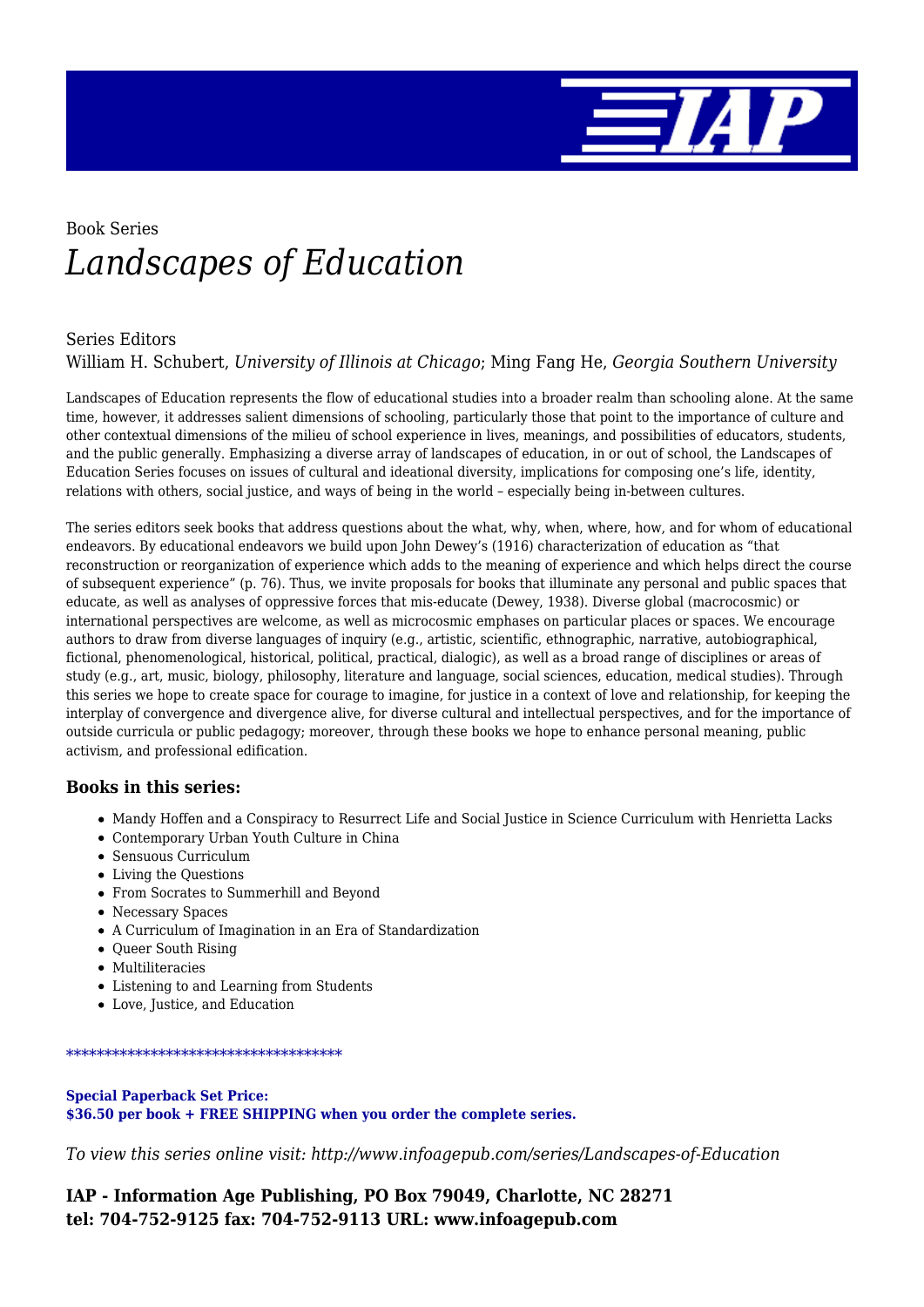

# Mandy Hoffen and a Conspiracy to Resurrect Life and Social Justice in Science Curriculum with Henrietta Lacks A Play

Dana Compton McCullough, Georgia Southern University

2021. Paperback 978-1-64802-488-7 \$45.99. Hardcover 978-1-64802-489-4 \$85.99. eBook 978-1-64802-490-0 \$65.

This book is a theoretical inquiry into alternative pedagogies that challenge current standardized practices in the field of science education. Through Mandy Hoffen, a fictional persona, Dana McCullough, the author, explores how stories of Henrietta Lacks become part of a conspiracy to change science education. Mandy Hoffen, however, never expected to find herself in the middle of a conspiracy. As a science teacher of 20 plus years, she worked diligently to meet the needs of her charges, who are currently ninth and tenth grade biology students in an age of standardized testing. The author also creates imaginary dialogues which serve as the theoretical framework for each chapter. Each chapter unfolds in a form of a play with imaginary settings and events that bring Henrietta Lacks back from the grave to participate in conversations about science, society, and social justice. The imaginary conversations are based on the author's experiences in graduate courses, direct quotations from philosophers of science, historians of science, science educators, curriculum theorists, and stories of students in their study of Henrietta Lacks in a high school biology classroom. The play describes the journey of a graduate student/high school teacher as she researches the importance of the philosophy of science, history of science, science curriculum and social justice in science education. Through reflections on fictional conversations, stories of Henrietta Lacks are examined and described in multiple settings, beginning in an imaginary academic meeting, and ending with student conversations in a classroom. Each setting provides a space for conversations wherein participants explore their personal connections with science, science curriculum, issues of social justice related to science, and Henrietta Lacks.

This book will be of interest to graduate students, scholars, and undergraduates in curriculum studies, educational foundations, and teacher education, and those interested in alternative research methodologies. This is the first book to intentionally address the stories of Henrietta Lacks and their importance in the field of curriculum studies, science studies, and current standardized high school science curriculum.

**CONTENTS:** Dedication. Series Foreword: Landscapes of Education, *William Schubert and Ming Fang He.* Acknowledgments. Prologue. CHAPTER 1: Mandy's Adventure Into Conspiracy Begins. CHAPTER 2: Meet Henrietta. CHAPTER 3: Enter Henrietta Lacks. CHAPTER 4: Conspiring to Interrupt Philosophy and History of Science. CHAPTER 5: Conspiring to Interrupt Science and Science Education. CHAPTER 6: Theorizing Practice ~ Practicing Theory. CHAPTER 7: Students Join the Conspiracy and Wear Red to Honor Henrietta Lacks. Epilogue. References. About the Author.



### Contemporary Urban Youth Culture in China A Multiperspectival Cultural Studies of Internet Subcultures

Jing Sun, Huazhong University of Science and Technology

2019. Paperback 978-1-64113-888-8 \$45.99. Hardcover 978-1-64113-889-5 \$85.99. eBook 978-1-64113-890-1 \$65.

In Contemporary Urban Youth Culture in China: A Multiperspectival Cultural Studies of Internet Subcultures, Jing Sun explores contemporary Chinese urban youth culture through analyses of three Chinese Internet subcultural artifacts--A Bloody Case of a Steamed Bun, Cao Ni Ma, and Du Fu Is Busy. Using Douglas Kellner's (1995) multiperspectival cultural studies (i.e., critical theory and critical media literacy) as the theoretical framework, and diagnostic critique and semiotics as the analytical method, Sun examines three general themes--resistance, power relations, and consumerism. The power of multiperspectival cultural studies, an interdisciplinary inquiry, lies in its potentials to explore contemporary Chinese urban youth culture from multiple perspectives; explore historical backgrounds and complexity of cultural artifacts to understand contradictions and trajectories of contemporary Chinese urban youth culture; recognize alternative medias as a space for contemporary urban Chinese youth to express frustrations and dissatisfactions, to challenge social inequalities and injustices, and to create dreams and hopes for their future; recognize that the intertexuality among cultural artifacts and subcultures creates possibilities for Chinese urban youth to invent more alternative media cultures that empower them to challenge dominations, perform their identities, and release their imagination for the future; invite Chinese youth to be the change agents for the era but not to be imprisoned by the era; and overcome misunderstanding, misrepresentation, or underrepresentation of contemporary Chinese urban youth cultural texts to promote linguistic and cultural diversity in a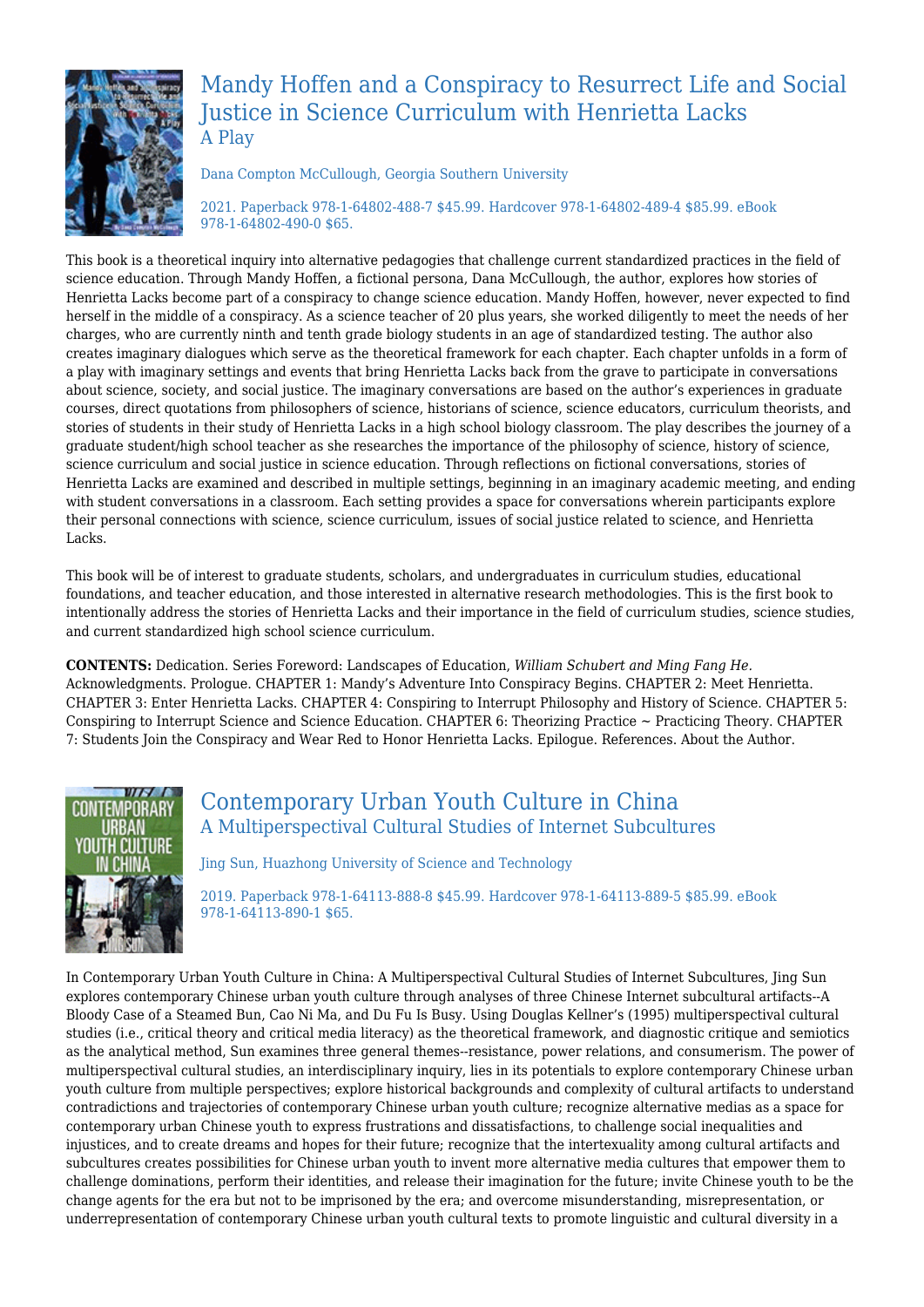multicultural, multilingual, and multiracial world. Sun argues that contemporary urban youth need to obtain critical media literacy to become the change agents in contemporary China. They need to be the medium of cultural exchanges in the multicultural, multilingual, and multiracial world. In order to best assist contemporary Chinese urban youth in expressing their voices, portraying their hopes, and performing their historical responsibilities as change agents, Sun sincerely hopes more research will be done on the contemporary Chinese urban youth culture, especially on its contradictions and trajectories, with the intent to shed light on more richly textured, nuanced, and inspiring insights into the interconnection between contemporary Chinese urban youth and media power in an increasingly multicultural, multilingual, and multiracial world.

**CONTENTS:** Series Foreword: Landscapes of Education, *William H. Schubert & Ming Fang He.* Preface. Acknowledgments. CHAPTER 1: Introduction. CHAPTER 2: Theory, Methods, and Context. CHAPTER 3: Spoof Video, Nationalistic and Global Dominations, and Incorporation. CHAPTER 4: Strict Internet Control and Creative Languages. CHAPTER 5: Spoof Images, Strict Educational System, and Soft Power Diplomacy. CHAPTER 6: Reflections on the Inquiry. References. About the Author.



### Sensuous Curriculum Politics and the Senses in Education

Walter S. Gershon, Kent State University

2019. Paperback 978-1-64113-581-8 \$45.99. Hardcover 978-1-64113-582-5 \$85.99. eBook 978-1-64113-583-2 \$65.

The sensuous is the human experience, unfolding our everyday experiences and articulating our affects. Without sensory information, we could neither know nor be. This is because we gain information through our senses and interpret that information as perceptions, the sociocultural frames used to analyze that input. This is the case regardless of how a sensorium is constructed, a more limited Western five senses model for example. It is also the case no matter how senses are defined, they ways they are expressed, or the ways in which they are understood to function. Further, because there are often greater differences between members within a particular group than divergences between groups, how one attends to and acts in light of sensory information is always a polyphonic tapestry constructed on the warp of the sociocultural and the weft of individualism. Education, the transfer of information between people, animals, things, and ecologies, is therefore a sensory endeavor.

Sensuous curriculum is one means of describing this deeply layered intersection of educational ways of being and knowing. In many ways inverting how questions of curriculum are often framed, Sensuous Curriculum: Politics and the Senses in Education foregrounds how sensory understandings are forms of educational, relational politics. Bringing the depth and complexity of sensory studies firmly into curriculum and foundational studies of education, contributors to this volume address this educational and political intersection from a wide variety of theoretical and practical perspectives that are always embodied and material. Approached in an academic yet accessible manner, Sensuous Curriculum addresses key questions about what it means to educate and the ideas and ideals render those understandings sensible. This variety, depth, and accessibility combine to make Sensuous Curriculum an important resource for those interested in critical studies of the senses in educational ecologies and holistic education. It is a text as at home in theory and methods doctoral courses as it is in undergraduate courses for preservice teachers and will be of interest to those searching for rich ways to conceptualize education outside of a standards-centric perspective.

#### **Praise for Sensuous Curriculum:**

*"This collection engages and challenges readers to think more deeply about questions of curriculum in connection to the sensuous in ways not typically considered, existing multi-dimensionally in transdisciplinary, interdisciplinary, and crossdisciplinary work. This compelling, intellectually stimulating, exhilarating volume is a canonical contribution everyone must study."*

Theodorea Regina Berry Professor and Chair, African American Studies College of Social Sciences, San Jose State University

*"Dr. Gershon's edited collection, Sensuous Curriculum: Politics and the Senses in Education, makes the case for corrective action. By exploring the sensory as human experience, curriculum, and political, the authors of this volume offer iterations and variations for interrupting the ignor(anc)es of the sensorium in education and the body in making sense."* M. Francyne Huckaby

Associate Dean, TCU School of Interdisciplinary Studies Professor, Curriculum Studies, TCU College of Education & Center for Public Education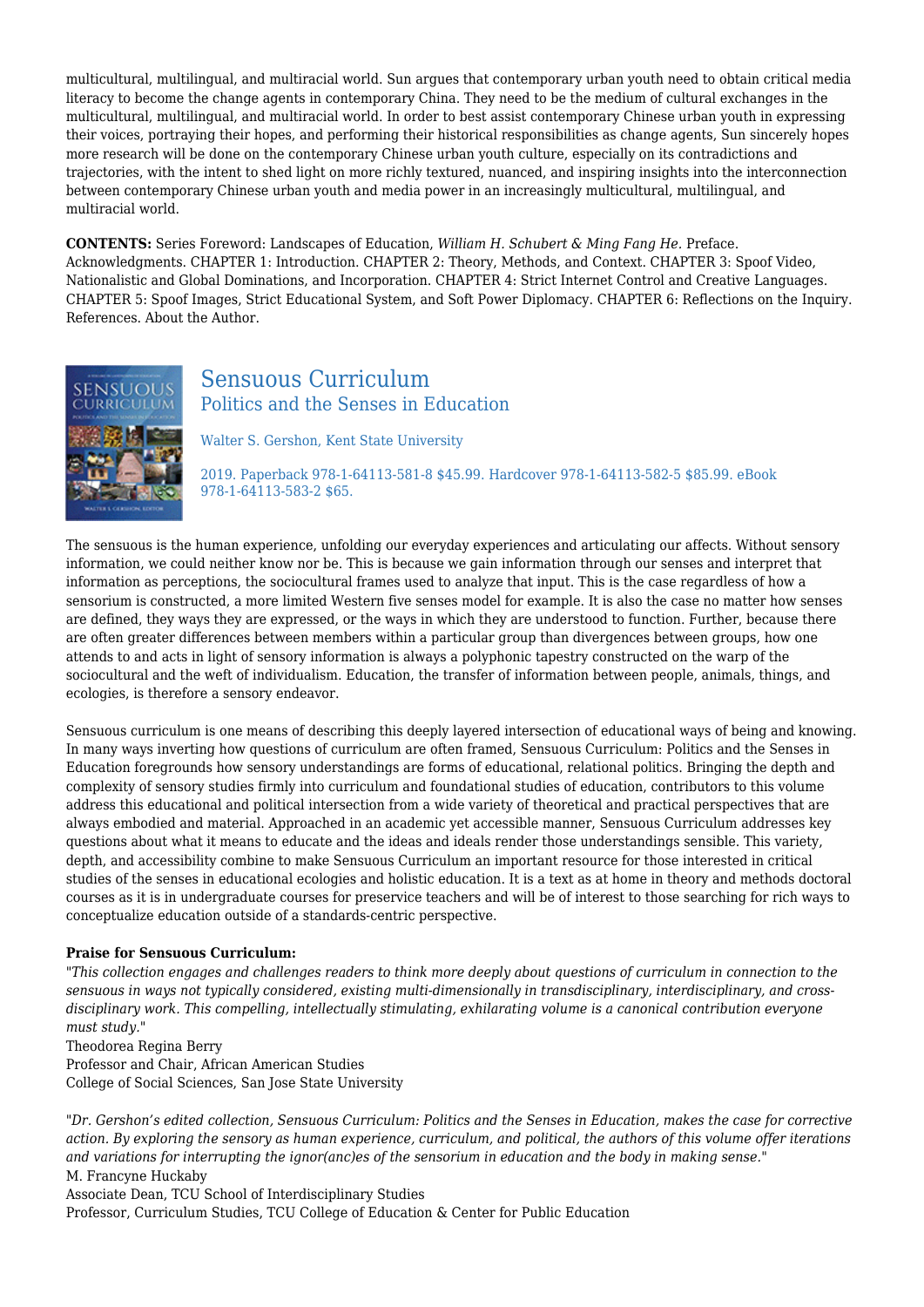*"I thoroughly enjoyed sensing this book. This collection defies the conventional popular trends that sit inside the classic curriculum vinyl on our bookshelves. And in Aokian fashion, Walter Gershon has successfully brought together an ensemble of curriculum scholars who dare us to improvise and replay the possibilities and limitations of educational research as a tantalization of our senses. The research put forth in this collection not only promises to the break barriers of our thinking, but also makes significant contributions to and beyond post-humanism, new materialism, curriculum and affect theory. All serious scholars—artists, teacher educators, teachers, graduate students, community activists—of curriculum studies will want to purchase a copy of this carefully, crafted, curated sensuous collection. Without reservation...put the needle on their record, cause I am one of their biggest fans."* Nicholas Ng-A-Fook

Professor, Director of Teacher Education, Indigenous Teacher Education Co-Director of the Réseau de Savoir sur l'Equité/Equity Knowledge Network Faculty of Education, University of Ottawa

**CONTENTS:** Series Foreword: Landscapes of Education, *William H. Schubert and Ming Fang He.* Introduction: Articulating Sensuous Curricula, *Walter S. Gershon.* Activate or Evacuate? Roles of a Sensorium in Debates Over Onto-Epistemology, *Bernadette Baker.* Syncopation, Sensing, and Sense-Making: The Genealogies of Julia Kristeva and Michel Foucault, *David Lee Carlson and Joseph D. Sweet.* Welcoming What We Cannot Imagine: Sensory Curriculum in Teacher Education, *Lee Airton.* War of the Half-Breeds: Communities of Color as a Resistant Response to Raced and Racist Education in the Midwest, *Boni Wozolek.* Blackness, Love, and Sensuousness as Praxis, *Valerie Kinloch and Carlotta Penn.* The Visceral Curriculum, *Avi Lessing.* Intersecting Race, Language, and Identity: Toward a Sensuous Curriculum of Investment, *Awad Ibrahim.* The Ontological Problem of Contemporary U.S. Education: A Nonlinear, Sensuous Critique, *Walter S. Gershon.* (Un)Boxing the Senses: Curricular Practices of Sensory Ethnography, *Kimberly Powell and Sue Uhlig.* Sensuous and Artistic Curriculum Towards the Disruption of the Normative, *Anniina Suominen.* About the Authors.



### Living the Questions Dispatches From a Life Already in Progress

Wade Tillett, University of Wisconsin

2017. Paperback 9781681238463 \$45.99. Hardcover 9781681238470 \$85.99. eBook 9781681238487 \$65.

In Living the Questions: Dispatches From a Life Already in Progress, Wade Tillett takes up the question of how to live – not in some abstract sense, but in the urgent present. Tillett realizes that how to live is a question that each of us is already asking – and answering – moment-by-moment. These texts offer surprising discoveries of how we are already inventing solutions to living in multiple and discontinuous worlds through our daily actions. By examining small specific pieces of daily life, Tillett explores how we navigate through tentative, multiple, and often contradictory positions. Among the many situations artistically explored are visiting a church, narrating a family movie, exposing students to a nearby school, reworking a found sculpture, taking a licensure exam, attending a protest, and waiting for the El. By juxtaposing multiple voices and images, he attempts to see how, in both method and content, the texts themselves act on the worlds and lives they describe.

Tillett narrates from many perspectives: teacher, researcher, writer, artist, architect, activist, parent, theorist, and struggling protagonist of his own life. As such, many readers sharing such roles will immediately find connections within the book. For researchers struggling to find workable qualitative methodologies after poststructuralism, the experimental methods employed here may provide welcome inspiration. However, the book seems aimed not so much at particular disciplines but at anyone who, like Tillett, is actively searching for how to live. Anyone involved in such a search will likely find hope and ways forward in his methods that look at life as we are already living it.

**CONTENTS:** Series Foreword: Landscapes of Education, *William H. Schubert and Ming Fang He.* Guest Foreword, *Patrick Roberts.* Acknowledgments. Preface. Displacing (An Introduction). **PART I: SELECTING** CHAPTER 1:Leaving(s). CHAPTER 2: Things I Found in My Lawn. CHAPTER 3: Everyday Practices. CHAPTER 4: Paths and Prescriptions. CHAPTER 5: Forsaking. CHAPTER 6: Creating The Real. CHAPTER 7: Stairwell. CHAPTER 8: Landscape Modifications. **PART II: POSITIONING** CHAPTER 9: The Examination as Mechanism. CHAPTER 10: Failing The Tests. CHAPTER 11: We Don't Want Your Big Mac. We Just Want Our Schools Back. CHAPTER 12: Boone School Funding. CHAPTER 13: Schoolyard Phantoms. CHAPTER 14: Negotiating Positions. **PART III: EXTENDING** CHAPTER 15: CHA Demolition List. CHAPTER 16: Fulfilling The Program. CHAPTER 17: Home. CHAPTER 18: Encompassing The Movement. CHAPTER 19: A Trash Brigade. CHAPTER 20: Office Space. CHAPTER 21: The Plan Abandoned. CHAPTER 22: Real, Only Better. CHAPTER 23: Mapping. CHAPTER 24: Here, We Are Never Here. **PART IV: MULTIPLYING** CHAPTER 25: Create-A-Sculpture.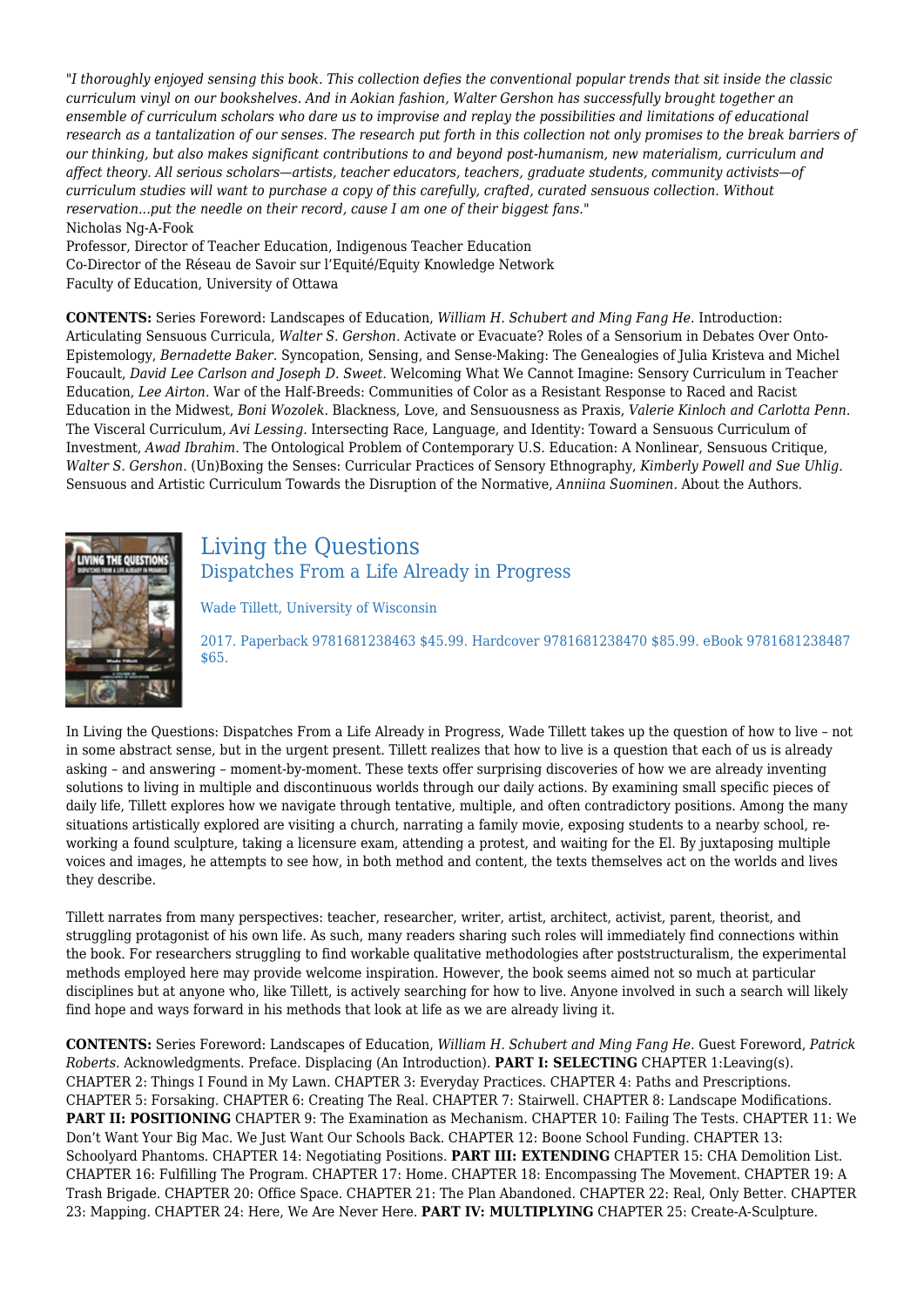CHAPTER 26: Textual Explorations Book. CHAPTER 27: We Do Not Believe, But We Have To. CHAPTER 28: And Here We Are. CHAPTER 29: Living Hymns and Iterations. CHAPTER 30: The Gathering. CHAPTER 31: The Crime of Suspicious Circumstances. CHAPTER 32: Beyond Surveillance. CHAPTER 33: Re-membering Home Movies. CHAPTER 34: Durée. Postface. Author Biography.



### From Socrates to Summerhill and Beyond Towards a Philosophy of Education for Personal Responsibility

Ronald Swartz, Oakland University, Professor Emeritus

2016. Paperback 9781681235523 \$45.99. Hardcover 9781681235530 \$85.99. eBook 9781681235547 \$65.

In From Socrates to Summerhill and Beyond: Towards a Philosophy of Education for Personal Responsibility, Ronald Swartz offers an evolving development of fallible, liberal democratic, self-governing educational philosophies. He suggests that educators can benefit from having dialogues about questions such as these: 1). Are there some authorities that can be consistently relied upon to tell school members what they should do and learn while they are in school? 2.) How should the imagination of social theorists be both used and checked in the development and implementation of innovative educational reforms? 3.) How can teachers in personal responsibility schools help their students learn? These questions are representative of problems that Swartz raises in his book.

Swartz identifies four educational programs as personal responsibility schools. These are Little Commonwealth (Homer Lane); Summerhill (A.S.Neill); Orphans Home (Janusz Korczak) and Sudbury Valley School (Daniel Greenberg). Swartz then suggests that these learning environments create social institutions that are liberal, democratic, and self‐governing and therefore endorse the policy of personal responsibility. This policy states: All school members, students included, are fallible authorities who should be personally responsible for determining their own school activities and many policies that govern a school. Schools which incorporate this policy can interchangeably be referred to as personal responsibility, self‐ governing, or Summerhill style schools.

In providing an historical and philosophical understanding of Summerhill style schools, Swartz suggests that these educational alternatives have intellectual roots in the ideas associated with Socrates as portrayed in Plato's Apology. Specifically, in personal responsibility schools teachers are not viewed as authorities who attempt to transmit wisdom to their students. Rather, self‐governing schools follow the Socratic tradition which claims that teachers can be viewed as fallible authorities who attempt to engage students in dialogues about questions of interest to students. The interpretation of Plato's works used by Swartz can be found in Karl Popper's The Open Society and Its Enemies. Swartz has also been significantly influenced by the educational writings of Bertrand Russell and Paul Goodman. Goodman's Compulsory Miseducation makes it clear that schools which follow in the tradition of Summerhill compete with the educational programs that are an outgrowth of John Dewey's writings.

In summary, Swartz's book aims to engage educators in dialogues that will lead to improved educational theories and practices.

**CONTENTS: Series Foreword:** Landscapes of Education, *William H. Schubert and Ming Fang He.* Acknowledgment. **PART I:** Introduction. **PART II:** Dewey Studies. **PART III:** Socratic Studies. **PART IV:** Curriculum Studies. **PART V:** Model Programs. **PART VI:** Learning Strategies. **PART VII:** Liberalism in Education. **PART VIII:** Afterthoughts. Appendix: Bibliography of Swartz's Publications Included in This Book. References.



### Necessary Spaces Exploring the Richness of African American Childhood in the South

Saundra Murray Nettles, University of Illinois at Urbana-Champaign

2013. Paperback 978-1-62396-331-6 \$45.99. Hardcover 978-1-62396-332-3 \$85.99. eBook 978-1-62396-333-0 \$65.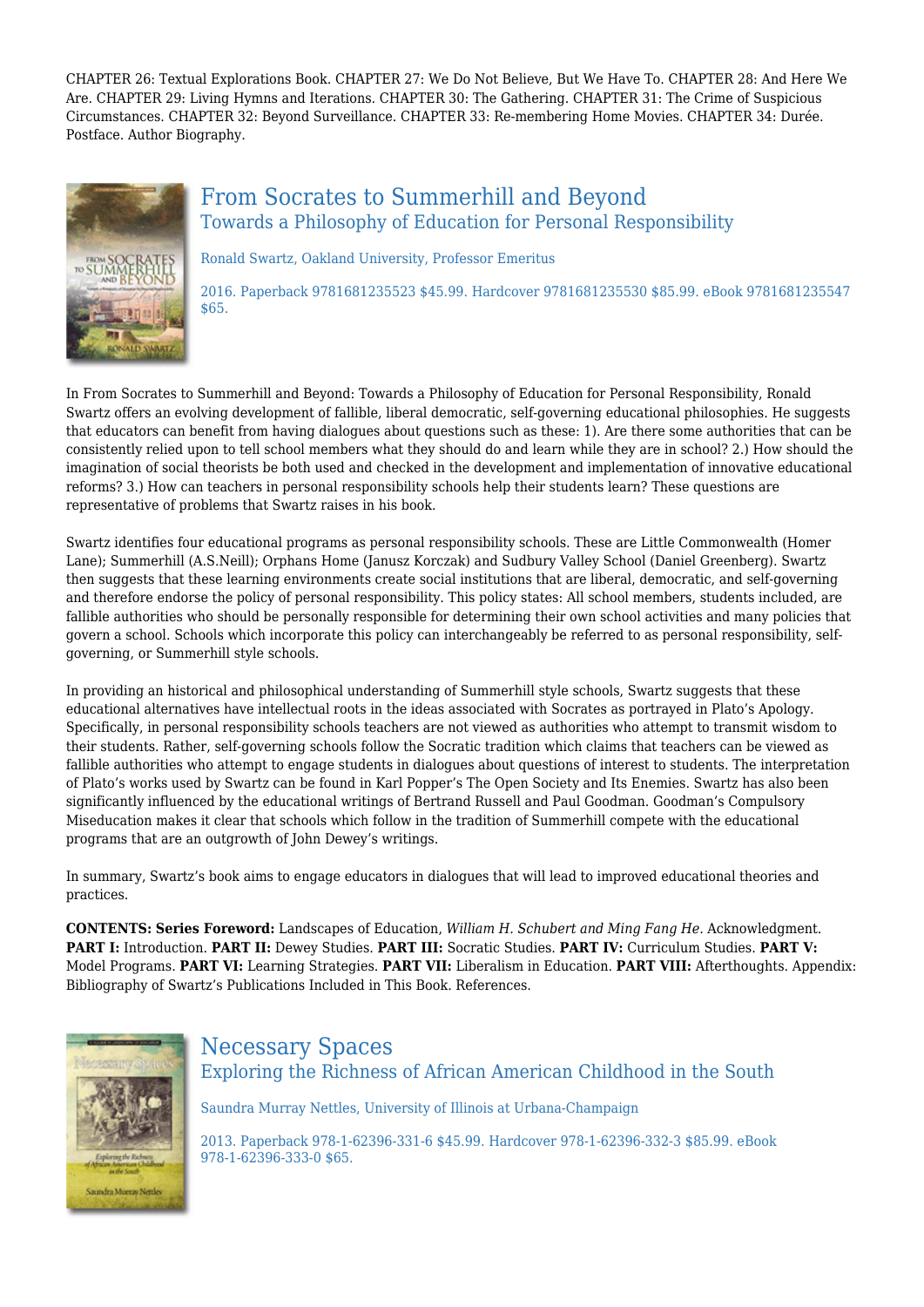In Necessary Spaces: Exploring the Richness of African American Childhood in the South, Saundra Murray Nettles takes the reader on a journey into neighborhood networks of learning at different times and places. Using autobiographical accounts, Nettles discusses the informal instructional practices of community "coaches" from the perspective of African American adults who look back on their childhood learning experiences in homes, libraries, city blocks, schools, churches, places of business, and nature. These eyewitness accounts reveal "necessary spaces," the metaphor Nettles uses to describe seven recurring experiences that converge with contemporary notions of optimal black child development: connection, exploration, design, empowerment, resistance, renewal, and practice.

Nettles weaves the personal stories with social scientific theory and research and practical accounts of community-based initiatives to illuminate how local communities contributed human, built, and natural resources to support children's achievement in schools. The inquiry offers a timely and accessible perspective on how community involvement for children can be developed utilizing the grassroots efforts of parents, children, and other neighborhood residents; expertise from personnel in schools, informal institutions (such as libraries and museums); and other sectors interested in disparities in education, health, and the quality of physical settings.

Grounded in the environmental memories of African American childhood, Necessary Spaces offers a culturally relevant view of civic participation and sustainable community development at the local level. Educational researchers and policy makers, pre-service and in-service teachers, and people who plan for and work with children and youth in neighborhoods will find this book an engaging look at possibilities for the social organization of educational resources. Qualitative researchers will find a model for writing personal scholarly essays that use the personal to inform larger issues of policy and practice. In Necessary Spaces, local citizens in neighborhoods across the United States will find stories that resonate with their own experiences, stimulate their recollections, and inform and inspire their continuing efforts to create brighter futures for children and communities.

**CONTENTS:** List of Illustrations. Acknowledgement. Series Foreword. Foreword. 1. Home Ground. 2. Curriculum of Place. 3. Landscapes of Resistance. 4. Necessary Spaces. References.



### A Curriculum of Imagination in an Era of Standardization An Imaginative Dialogue with Maxine Greene and Paulo Freire

Robert Lake, Georgia Southern University

2013. Paperback 9781623962654 \$45.99. Hardcover 9781623962661 \$85.99. eBook 9781623962678 \$65.

A Curriculum of Imagination in an Era of Standardization In A Curriculum of Imagination in an Era of Standardization: An Imaginative Dialogue with Maxine Greene and Paulo Freire, a volume in Landscapes of Education [Series Editors: William H. Schubert, University of Illinois at Chicago & Ming Fang He, Georgia Southern University], Robert Lake explores with the reader what is meant by imagination in the work of Maxine Greene and Paulo Freire and their relevance in an era of increasingly standardized and highly scripted practices in the field of education. The author explores how imagination permeates every aspect of life with the intent to develop capacity with the readers to look beyond the taken-for-granted, to question the normal, to develop various ways of knowing, seeing, feeling, and to imagine and act upon possibilities for positive social and educational change. The principal aspect of the work illustrated in this book that distinguishes it from other work is that an "imaginary" dialogue between Maxine Greene and Paulo Freire runs through the book using actual citations from their work. Each chapter starts with such a dialogue interspersed with the works of others and the author's critical autobiographical reflections. With a brief overview of the socio-cultural evolution of imagination from pre-literate times to the present, the author explores some of the current iterations of imagination including the eugenics movement and "dark" imagination, sensing gaps and creative/critical imagination, metaphors as the language of imagination and empathy as social imagination. Reflecting upon emerging tensions, challenges, and possibilities curriculum workers face in such an era of standardization, the author calls for a curriculum of imagination.

After providing a brief overview of the socio-cultural evolution of imagination from pre-literate times to the present, the author looks at some of the current iterations of imagination, including the eugenics movement and "dark" imagination, sensing gaps and creative/critical imagination, metaphors as the language of the imagination, and empathy as social imagination. All of these ideas are then incorporated in a curriculum of imagination that is envisioned through Joseph Schwab's four commonplaces of curriculum followed by a discussion of emerging tensions, issues and possibilities for praxis and scholarship in present and future inquiry.

**CONTENTS:** Series Foreword: Landscapes of Education Acknowledgements Prologue 1 What is Imagination? An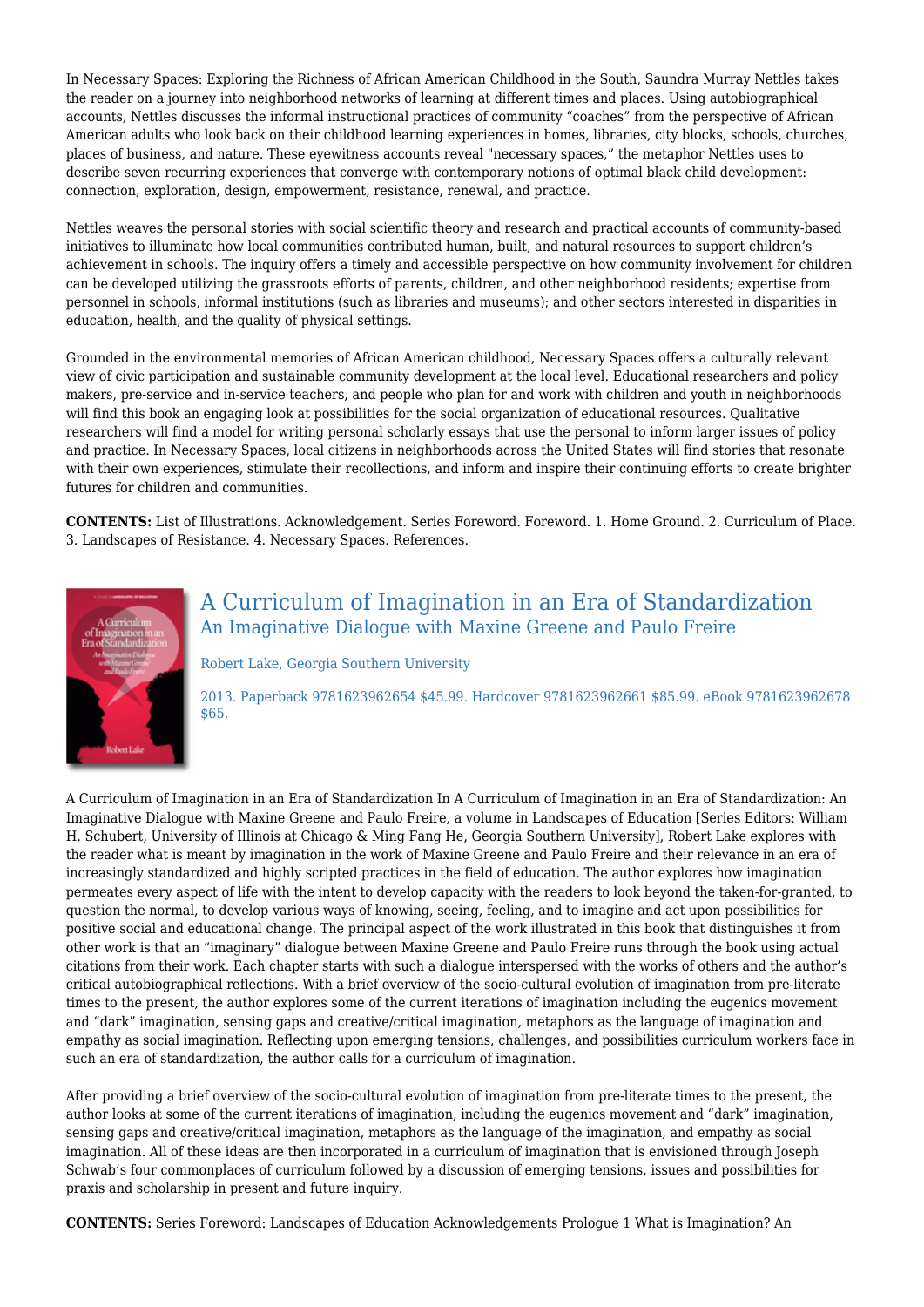Imaginary Intellectiual Dialogue Between Maxine Greene and Paulo Freire 2 Walls of Standardization 3 Metaphor: The Language of the Imagination 4 Sensing Gaps 5 Toward Empathic Imagination 6 A Curriculum of Imagination in the Making Epilogue References



# Queer South Rising Voices of a Contested Place

Reta Ugena Whitlock, Kennesaw State University

2013. Paperback 9781623961688 \$45.99. Hardcover 9781623961695 \$85.99. eBook 9781623961701 \$65.

Queer South Rising: Voices of a Contested Place is a collection of essays about the South by people who identify as both Southern and queer. The collection's name hints at the provocative nature of its contents: placing Queer and South side-byside challenges readers to think about each word differently. The idea that a queer South might rise undermines the Battle Cry of "The South's Gonna rise Again!" embedded in the collective memory of a conservative South. This rising does not refer to a kind of Enlightenment transcendence where the region achieves some sort of distinctive prominence. It suggests instead ruptures, like furrows in a plowed field where seeds are sown. The rising Whitlock envisions is akin to breaking and turning over meanings of Southern place. The title further serves to remind readers of the complexities of the place as it calls into question notions of a universal, homogenous LGBT, queer, identity. Queer South Rising is the first truly interdisciplinary collection of essays on the South and queerness that deliberately aims for multiple approaches to the topics. This collection is intended for a wide audience of "regular" folks. Essays explore multiple intersections of Southern place—religion, politics, sexuality, race, education—that transcend regional boundaries. This book counters conventional scholarly texts; it invites all readers interested in the South and queer themes to engage with the narratives it holds—and perhaps question their assumptions. Whitlock has sought, in collecting these essays, to seek out a diverse group of authors—across disciplines, professions, and interests—to shatter perceptions about a nostalgic, romanticized Southern culture in general.

**CONTENTS:** Acknowledgments. Introduction: Loving, Telling, and Reconstructing the South, *Reta Ugena Whitlock.* **PART I: "GHOSTS, MYTHS, AND TREASURES": THEORIZING SOUTH AND SOUTHERNNESS.** "Some Odd Place of Ghosts and Shadows:" Working Through the Queer Character of Place in Randall Kenan's "Run, Mourner, Run", *Brian Casemore.* Drag and the Politics of Performance, *Brock Thompson.* Examining the Oppressor Within: Lessons Learned by a Northern Researcher in the South, *Bettina L. Love.* Dismantling Metrocentric and Metronormative Curricula: Toward a Critical Queer Pedagogy of Southern Rural Space and Place, *Christopher J. Stapel.* Fall Down On Me: Stories of the Club From Black Gay Men in the South, *Craig Washington.* (Homo)Sex in a Model New South City: Placing Lesbians and Gay Men in Mid-Twentieth Century Atlanta, *Wesley Chenault.* For Queer Teachers, Love Can Be a Battlefield, *Janna Jackson.* I Was Born on the Wrong Planet: Flights of Fancy, Gone With the Wind, and Other Gay Narratives of the South", *Patrick Slattery.* Negative Capability in the Mountain South, *Jeff Mann.* **PART II: SACRILEGE! CONFRONTING SOUTHERN INSTITUTIONS.** "Drag You Off to Milledgeville": The Georgia State Hospital and Southern Psychiatric Spaces, *Mab Segrest.* The Hell Train: A Journey From Holy Roller to Feminist Lesbian, *Karen Parker.* An Open Letter to the Bishop, *Brian Ammons.* Becoming Peculiar, *Kate Black.* Reorienting the South: Locating Queer Refugees and Geographies in Texas, *Long T. Bui.* I Have the Right to Remain Silent, *Jamie Davis.* Here's a Little Lagniappe For You...., *Michael Johnson, Jr.* Confessions of a Radical Feminist: Conservative Control of Intellectual Freedom in Higher Education, *Reta Ugena Whitlock.* **PART III: YE MAMA 'NEM: CONTEMPLATING WEBS OF RELATIONS.** Dude, *Laura Davis.* My Labels Are [Not] Too Many: My Journey of "Becoming" A Black, Afrocentric, Southern Lesbian, *Qiana Cutts.* Jesus, Dolly Parton, and Solid Gold: Risk and Resilience in a Southern Gay Childhood, *Travis Wright.* The Queering Year, *JD Dykes.* The Way of Holiness, *Jason Howard.* Rubyfruit Masochist, *Merri Lisa Johnson.* Redneck Sissy: Negotiating Shame as a Queer Male in the Rural South, *Jay Poole.* Trailer Park Queer, *Porscha Yount.* True South, *Kevin Jennings.* About the Contributors.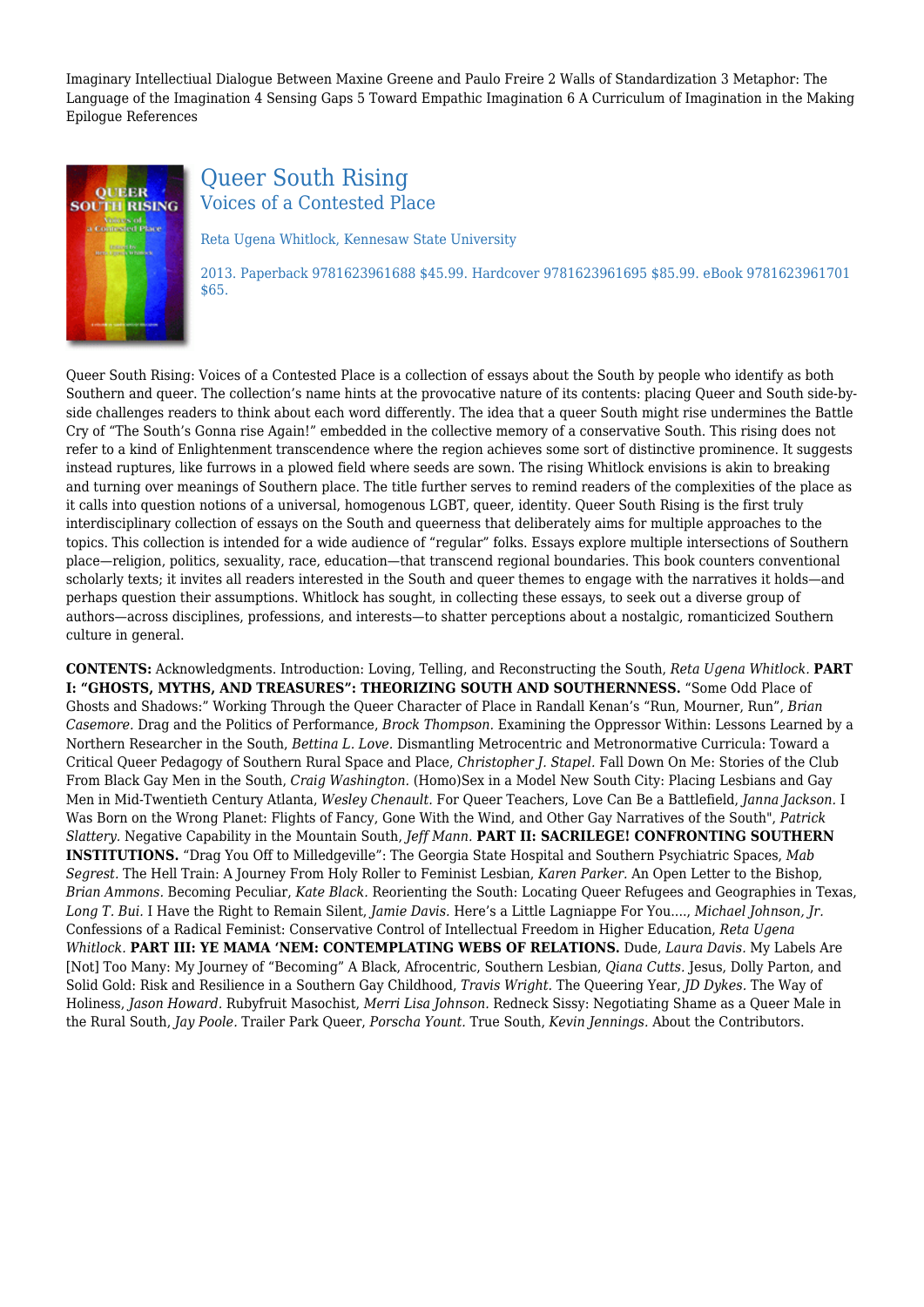

### Multiliteracies Beyond Text and the Written Word

Eugene F. Provenzo, University of Miami; Amanda Goodwin, Vanderbilt University; Miriam Lipsky, University of Miami; Sheree Sharpe, University of Miami

2011. Paperback 978-1-61735-342-0 \$45.99. Hardcover 978-1-61735-343-7 \$85.99. eBook 9781617353444 \$65.

Multiliteracies: Beyond Text and the Written Word emphasizes literacies which are, or have been, common in American culture, but which tend to be ignored in more traditional discussions of literacy—specifically textual literacy. By describing multiliteracies or alternative literacies, and how they function, we have tried to develop a broader understanding of what it means to be literate in American culture. The 39 topical essays/chapters included in this work represent a sampler of both old and new literacies that are clearly at work in American culture, and which go beyond more traditional textual forms and models.

Multiliteracies: Beyond Text and the Written Word asks: How is the experience of students changing outside of traditional schools, and how do these changes potentially shape the work they do, how they learn, and the lives they lead in schools and less formal settings? This work assumes that our increasing diversity in a postmodern and increasingly global society brings with it demands for a broader understanding of what it means to be literate. Multiliteracy "literally" becomes a necessity. This work is a guidebook to the new reality, which is increasingly so important to schools and the more general culture.

**CONTENTS:** Series Foreword: Landscapes of Education, *William H. Schubert* and *Ming Fang He*. Preface: Introduction: Literacy for the 21st Century. Hypertext: An Interactive Literacy, *Eugene F. Provenzo, Jr*. and *Amanda P. Goodwin*. Facebook and Social Networking Sites: The Multiliteracy of Personal and Professional Network Building, *Amanda P. Goodwin*. Environmental Print, *Lisa Repaskey*. The City as Text, *Eugene F. Provenzo, Jr*. Emoticons, *William B. Deese*. Instant and Text Messaging, *Maribel G. Harder*. Numbers, *Wensen Lin*. Sign Languages: Communication in a Silent World, *Miriam Lipsky*. Tattoos: The Power of Ink, *Jennifer Diptee*. The Lectore: Reading Aloud as a Collective Literacy, *Eugene F. Provenzo, Jr*. Rap Music: A Socio-Cultural Revolution, *Maribel G. Harder*. Corporate Logosm, *William B. Deese*. AIDS Quilt as a Literacy, *Lisa Repaskey*. Nautical and Aeronautical Literacies, *Gabriel Quintana*. Scientific Simulation, *Kathryn LeRoy*. Streaming Messages, *William B. Deese*. Hmong Story Cloths, *Lisa Repaskey*. The Power of Puppetry, *Jennifer Diptee*. Death TShirts, *Yvonne D. Perry*. Roadside Memorials, *Yvonne Perry*. Graffiti, *Lisa Repaskey*. Patriotic Symbols, *Gabriel Quintana*. Baby Sign Language, *Yvonne Perry*. The Human Genome Project as Literacy, *Kathryn LeRoy*. Fashion Branding, *Yvonne Perry*. Traffic Signs, *William B. Deese*. Measurement Literacy, *Sheree T. Sharpe*. The Language of Dance, *Jennifer Diptee*. Interpreting Body Language: The Original Literacy, *Amanda P. Goodwin*. Baseball Signs: Visual Literacy at Play, *Miriam Lipsky*. Order of Magnitude Literacy, *Sheree T. Sharpe*. Becoming Literate in the Language of Dogs: A Literacy That Could Save Your Life, *Miriam Lipsky*. Etiquette: The Literacy of Success, *Amanda P. Goodwin*. Ebonics as a Literacy, *Sheree T. Sharpe*. Visual Representation of Mathematics, *Gabriel Quintana*. Medical Symbols, Shorthand, and Signage, *Maribel G. Harder*. Sports Literacy, *Gabriel Quintana*. Interpersonal Literacy through Gestures, *Maribel G. Harder*. Electronic Books, *Eugene F. Provenzo, Jr*. Afterword. References.



# Listening to and Learning from Students Possibilities for Teaching, Learning, and Curriculum

Brian D. Schultz, Northeastern Illinois University

2011. Paperback 978-1-61735-171-6 \$45.99. Hardcover 978-1-61735-172-3 \$85.99. eBook 9781617351730 \$65.

This book embraces the idea of listening to and learning from students. Although many educational theorists have long argued that incorporating children's perspectives about teaching and curriculum has the potential for increasing students' interest and participation in learning, their radical perspectives are still ignored or dismissed in theory and practice. Through featured essays, historical excerpts, and provocative poetry, this collection provides research literature and inquiry ideas that ought to be part of educational debates, policy discussions, and decision makings. Articulated through thoughtful prose and discerning analysis, youth, teachers, and scholars featured in this collection illuminate the power and promise of not only listening to and learning from students, but also acting upon the insights of students. This book calls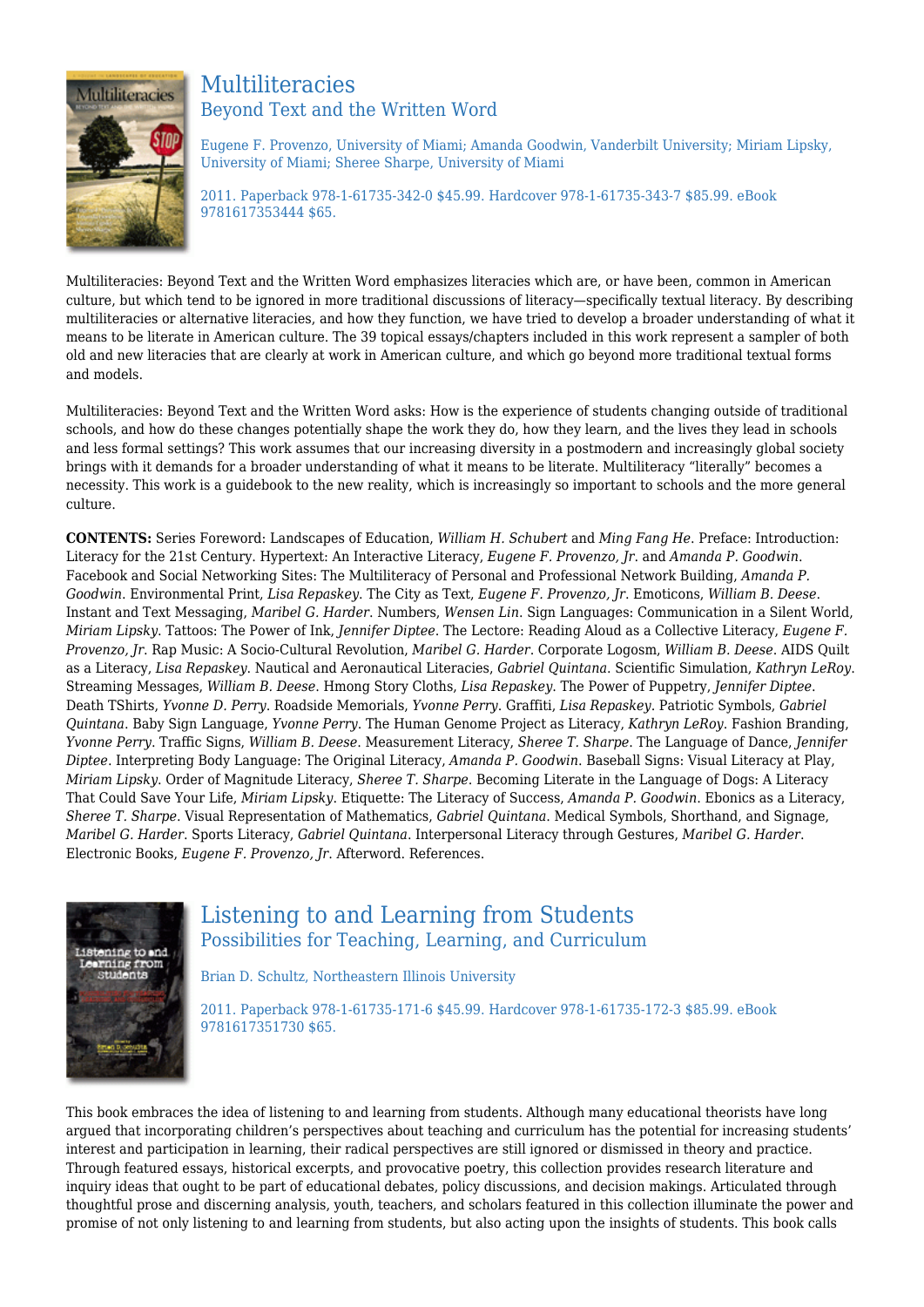for the 21st century educational workers--teachers, educators, parents, community workers, administrators, and policy makers--to perceive students as massive reservoirs of knowledge that invigorate possibilities for teaching, learning, and curriculum in the contested educational landscape.

**CONTENTS:** Acknowledgements and Preface. Foreword: Listen and Learn, *William C. Ayers.* Curricular Possibilities: Listening to, Hearing, and Learning from Students, *Brian D. Schultz.* Interlude: From Pedagogy of the Oppressed, *Paulo Freire.* Confronting "Limit Situations" in a Youth/Adult Educational Research Collaborative, *Tara M. Brown and Kevin Galeas.* Interlude: from the mouths of babes, *Kevin Coval.* Learning to Walk Quietly, *Cathy Coulter.* Interlude: My First Voyage, *L. Thomas Hopkins.* A Shorty Teaching Teachers: One Kid's Perspective About "Keepin' It Real" in the Classroom, *Brian D. Schultz and Paris Banks.* Interlude: What Is a School? From I Learn From Children, *Caroline Pratt.* Ninth-Grade Student Voices in a Social Action Project: "They Went for Us, They Cared", *Shira Eve Epstein.* Interlude: Hi(story) & Hope: How the Stories of Our Individual and Collective Pasts Determine What We Believe is Possible, *kahlil almustafa.* They Think Kids Have Nothing to Say, *Lloyd Thomas.* Listen, *Miracle Graham.* Challenging Test-Prep Pedagogy: Urban High School Students Educate Pre-Service Teachers Using Liberatory Pedagogy, *Louie F. Rodríguez.* Interlude: From Prospectus for a Summer Freedom School Program, *Charles Cobb.* Lessons from the Journey: Exploring Citizenship through Active Civic Involvement, *Jennifer Ponder, Michelle Vander Veldt, and Genell Lewis-Ferrell.* Interlude: A.D.D., *Rafael Casal.* Let My Soul Spit: Young People Write for Reflection and Inspiration, *Susan Wilcox.* Interlude: Things I Wish I Told My Grandma, *kahlil almustafa.* Constructing and Constricting Teachers: RateMyTeachers.com as a Knotted Space of the Educational Imaginary, *Jake Burdick.* Interlude: The Moral Training from Methods of Instruction, *John Dewey.* Teaching John Dewey as a Utopian Pragmatist While Learning from My Students, *William H. Schubert.* Interlude: Desirable Content for a Curriculum Development Syllabus Today: The Tyler Rationale Reconsidered, *Ralph W. Tyler.* Student-Led Solutions to the Dropout Crisis: A Report by Voices of Youth in Chicago Education, Voices of Youth in Chicago Education (VOYCE). Afterword: Prayer for the First Day of Chicago Public School, *Kevin Coval.* Permissions. About the Contributors.



# Love, Justice, and Education John Dewey and the Utopians

William H. Schubert, University of Illinois at Chicago

2010. Paperback 978-1-607522386 \$45.99. Hardcover 978-1-607522393 \$85.99. eBook 9781617352577 \$65.

Love, Justice, and Education by William H. Schubert brings to life key ideas in the work of John Dewey and their relevance for the world today. He does this by imagining continuation of a highly evocative article that Dewey published in the New York Times in 1933. Dewey wrote from the posture of having visited Utopia. Schubert begins each of thirty short chapters with a phrase or sentence from Dewey's article, in response to which a continuous flow of Utopians consider what is necessary for educational and social reform among Earthlings. Schubert encourages the Utopians, who have studied Earthling practices and literatures, to recommend from their experience what Earthlings need for educational and social reform and how they can address obstacles to that reform. The Utopians speak to myriad implications of Dewey's report by drawing upon a wide range of philosophical, literary, and educational ideas - including many of Dewey's other writings. Their central message is that loving relationships and empathic dedication to social justice are necessary for educational reform that responds wholeheartedly to learner needs and interests. True to Dewey's original position, such education must be built upon social reform that works to overcome acquisitive society based on greed: the principal impediment to realizing human potential, democratic society, and educational relationships that enhance it. To overcome the debilitating acquisitiveness that plagues Earth is the challenge for educators and all human beings who seek to involve the young in composing their lives and cultivating a world of integrity, beauty, justice, love, and continuously evolving capacities of humanity.

**CONTENTS:** Prologue. Improvising Riffs on Dewey and the Utopian. 1. No Schools at All. 2. Gatherings. 3. Assembly Places. 4. Homelike Ambience. 5. Resources. 6. Parents and Peers. 7. All as Teachers and Learners. 8. Learning Community for Children. 9. Sharing of Gifts. 10. Responsibility for Cooperation. 11. Life, Not Objectives. 12. Toward Worthwhile Lives. 13. Purpose Engrained in Activities. 14. Discovery of Aptitudes and Development of Capacities. 15. Inevitability of Learning. 16. Analogy to Babies. 17. Creating Attitudes, Not Acquiring and Storing. 18. Resisting Acquisitive Society. 19. Overcome Acquisitiveness. 20. Cultivating Positive Capacities to Liberate. 21. Enjoyment Now, Not Deferred. 22. Always "Is" with Faith in "To Be". 23. All-Around Development. 24. Sense of Positive Power. 25. Elimination of Fear. 26. Confidence, Eagerness, and Faith in Human Capacity. 27. Faith in the Environment. 28. Worthwhile Activities. 29. The "Right Way". 30. From Love to Justice, "For Goodness Sake!" Epilogue: Riffs of Hopes and Dreams. Bibliography